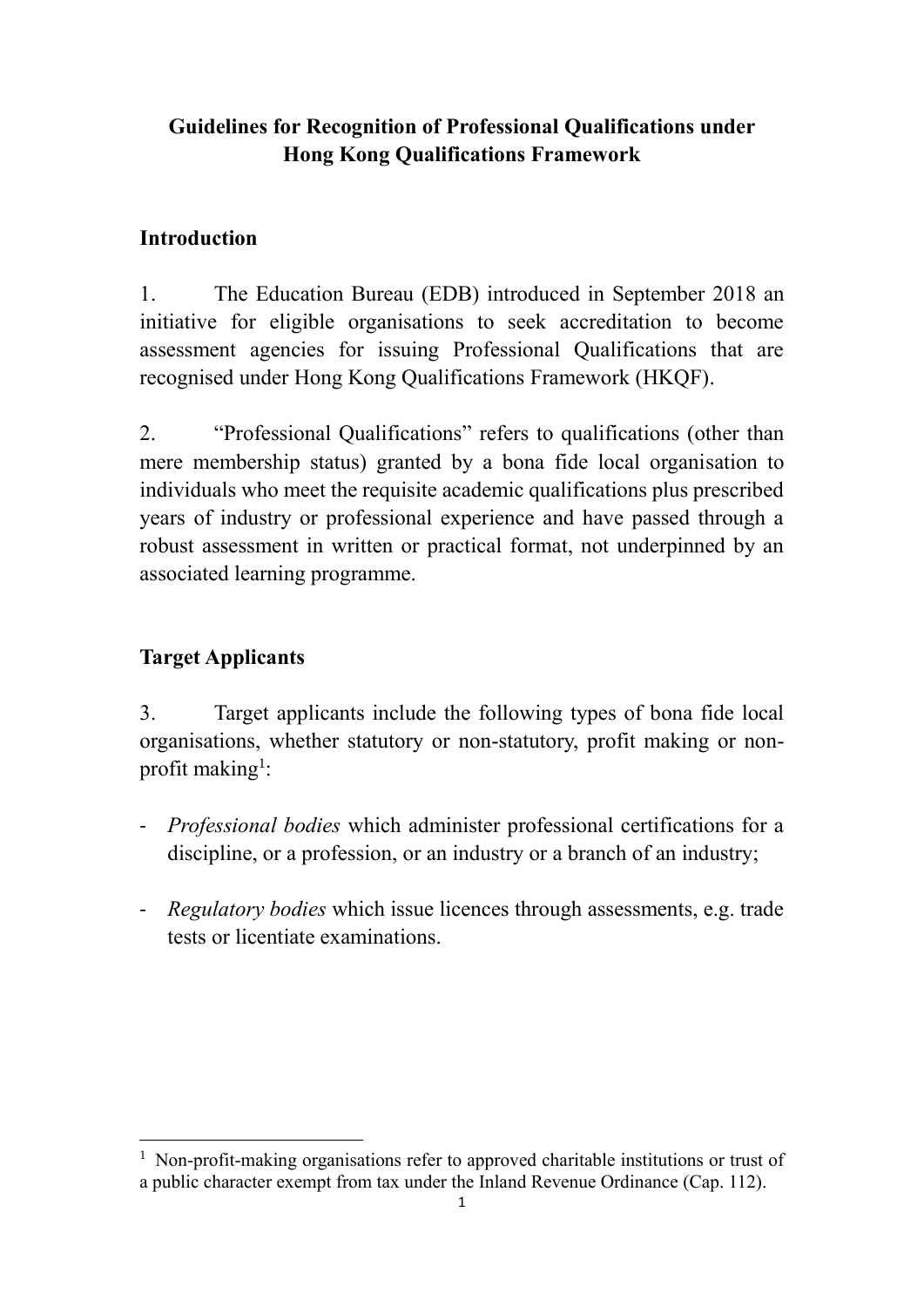# **Scope of Qualifications**

- 4. Types of qualifications covered include:
- Professional qualifications;
- Occupation-based qualifications;
- Licence-related qualifications; and
- Trade tests.

### **Conditions for Application**

5. An organisation applying to become an assessment agency for issuing Professional Qualifications should provide evidence to justify:

- It has close affiliation with an industry or a branch of the industry concerned;
- It has broad representation and support of an industry or a branch of the industry concerned, including employers, employees, relevant regulatory agencies, etc.;
- It has extensive membership coverage of practitioners in an industry or a branch of the industry concerned; and
- It makes significant contributions to an industry or a branch of the industry concerned.

#### **Process of Application**

- 6. The application process involves the following steps:
- **Step 1** The applicant discusses its initial plan with the Qualifications Framework Secretariat (QFS).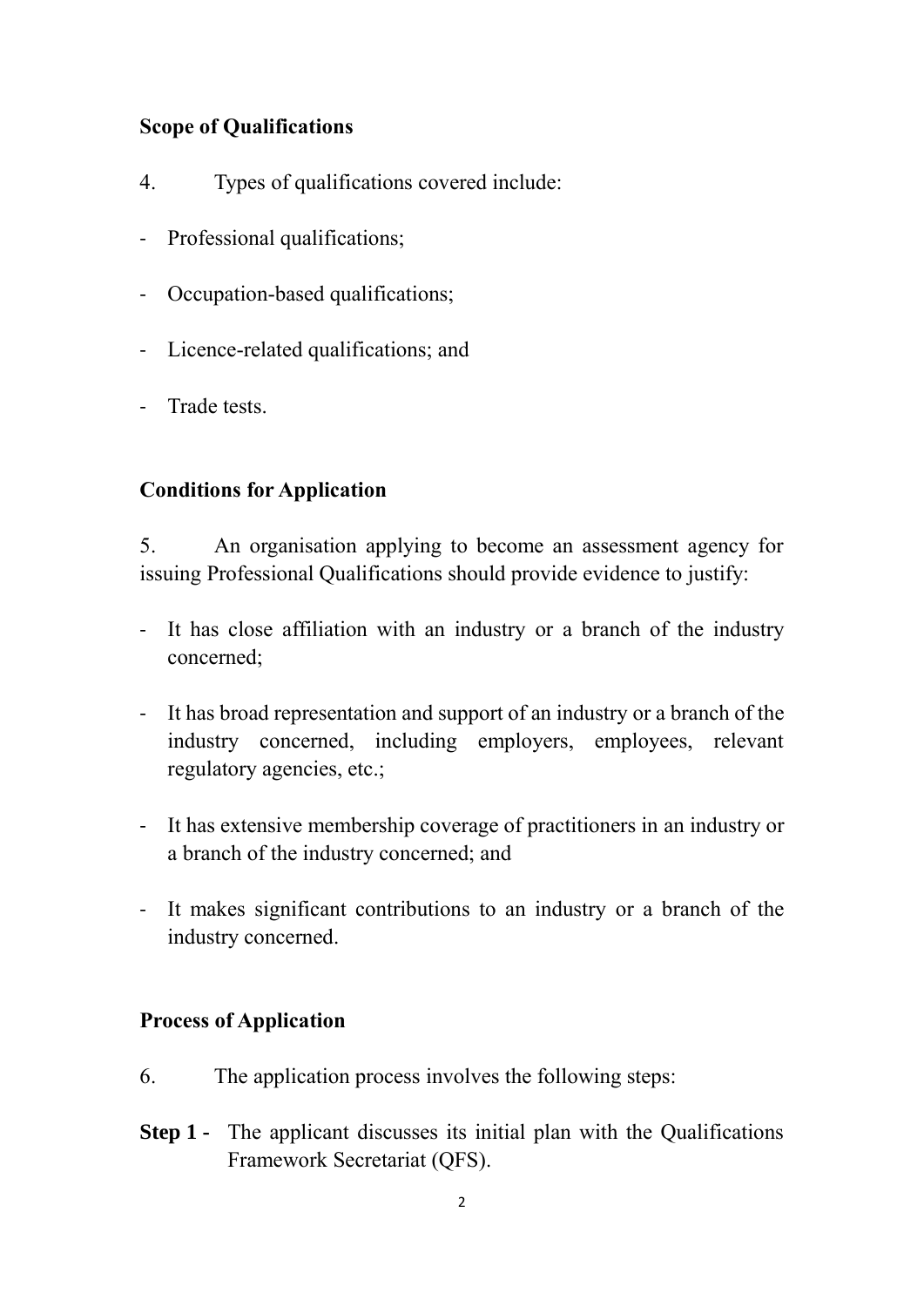- **Step 2 -** The applicant submits a proposal to the EDB via QFS for initial screening. For non-statutory applicant organisations, an Assessment Panel made up of representatives of EDB, QFS and relevant experts may be set up to scrutinise the proposal as deemed necessary by EDB and QFS.
- **Step 3 -** On the recommendation of the EDB/QFS or the Assessment Panel, the Hong Kong Council for Accreditation of Academic and Vocational Qualifications (HKCAAVQ) conducts an accreditation with the applicant to determine its suitability to be an assessment agency for issuing selected qualification(s).
- **Step 4 -** Upon successful completion of the accreditation, the Secretary for Education will consider appointing the applicant as an assessment agency under the Accreditation of Academic and Vocational Qualifications Ordinance (Cap. 592), taking into consideration the accreditation result and the proposal submitted by the applicant.
- Upon appointment by the Secretary for Education as an assessment agency, the applicant will be able to issue qualifications recognised under the HKQF and registered in the Qualifications Register in the category of Professional Qualifications, to be distinguished from qualifications underpinned by a learning programme, and those issued under the Recognition of Prior Learning mechanism.
- If the assessment agency intends to include additional qualifications during the validity period, the assessment agency is required to go through the above application process.
- The assessment agency shall follow Steps  $1 4$  above on its reaccreditation plan before expiry of the validity period.

#### **Accreditation fees**

7. For the accreditation fees charged by HKCAAVQ, please refer to